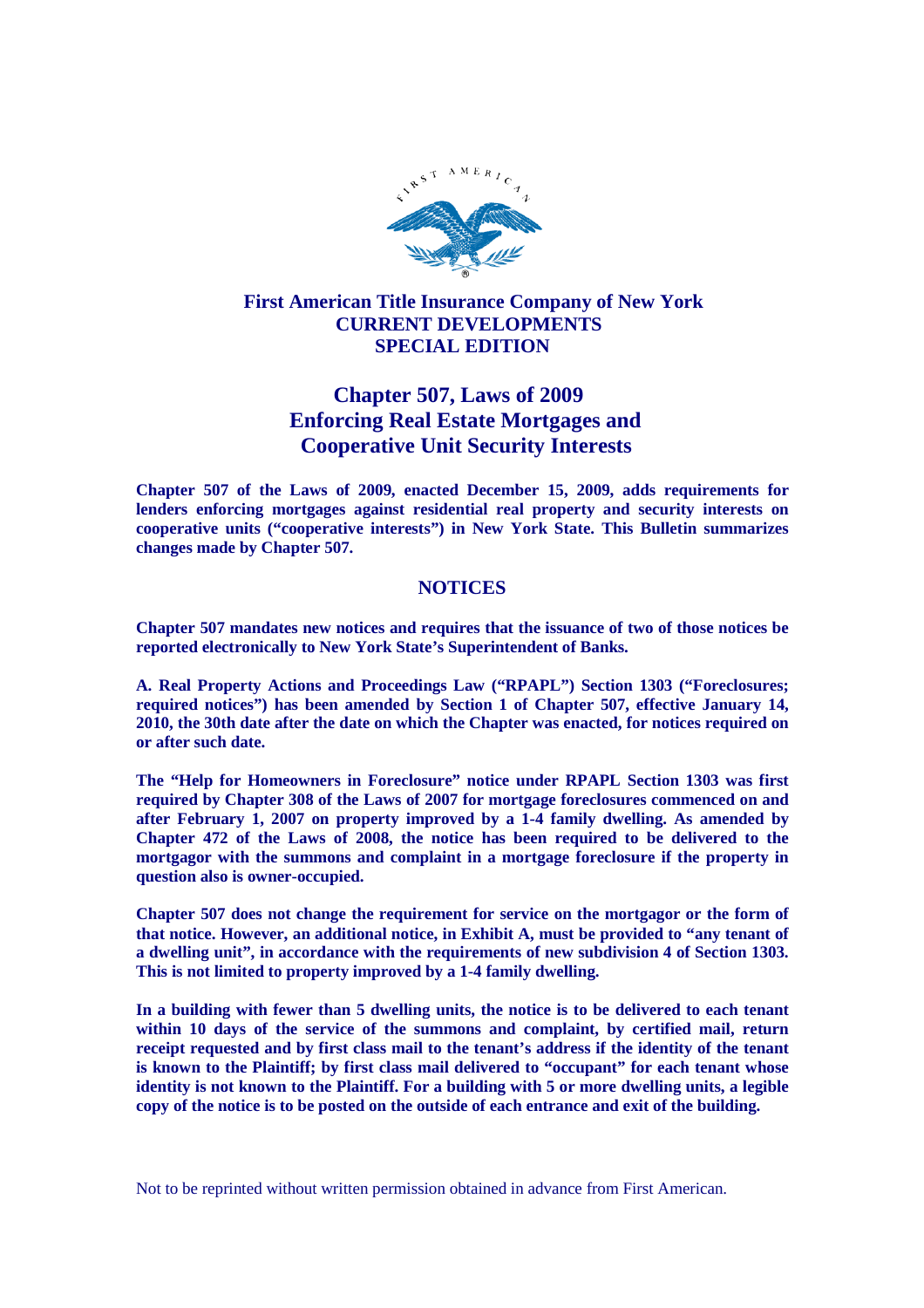**Section 1303 notices are required to be on a separate page in bold, 14-point type printed on colored paper that is a color other than that of the paper on which the summons and complaint are printed, captioned, in bold 20-point type, "Help for Homeowners in Foreclosure".**

**B. RPAPL Section 1304 ("Required prior notices") has been amended by Section 1-a of Chapter 507, effective January 14, 2010, the 30th date after the date on which the Chapter was enacted, for notices required on or after such date. This amendment is deemed repealed five years after its effective date.**

**RPAPL Section 1304 ("Required prior notices"), added by Chapter 472 of the Laws of 2008 effective September 1, 2008, has required the lender or mortgage loan servicer, when the loan is a "high-cost home loan" (as defined in Banking Law Section 6-l), a "subprime home loan" or a "non-traditional home loan"(as defined in Section 1304), to provide a "You Could Lose Your Home" notice to the borrower at least 90 days before commencing a legal action, such as a foreclosure. The text of the required notice, to be in at least 14-point type, is in Exhibit B.**

**The notice is to be given when the lender, assignee or mortgage loan servicer commences a "legal action" against the borrower and the loan is a "home loan", as defined in amended Section 1304. The notice is no longer limited to the foreclosure of a "high-cost home loan", a "subprime home loan" and a "non-traditional home loan". The definition of a "home loan", as amended, is a loan, including an open-end credit plan, other than a reverse mortgage transaction, as to which:**

- **(i) the borrower is a natural person;**
- **(ii) the debt is incurred by the borrower primarily for personal, family, or household purposes;**

**(iii) the loan is secured by a mortgage on real estate improved by a 1-4 family dwelling, or a condominium unit, in either case, used or occupied, or intended to be used or occupied wholly or partly, as the home or residence of one or more persons and which is or will be occupied by the borrower as his or her principal residence; and**

**(iv) the property is located in this state.**

**The lender or mortgage loan servicer is to continue to send this notice to the borrower by registered or certified mail and also by first-class mail to the last known address of the borrower. If the borrower resides at an address other than the mortgaged property, the notice is also to be sent to the mortgaged property. Notice is considered given on the date it is mailed.**

**The notice is still to be given once in a 12 month period "to the same borrower in connection with the same loan". The 90 day period does "not apply, or shall cease to apply, if the borrower has filed an application for the adjustment of debts of the borrower or an order for relief from the payment of debts, or if the borrower no longer occupies the residence as the borrower's principal dwelling".**

**C. Subsection "(f)" ("Additional pre-disposition notice for cooperative interests") has been added to UCC Section 9-611 ("Notification before disposition of collateral") by Section 2 of Chapter 507, effective January 14, 2010, the 30th day after the date on which the Chapter was enacted. The subsection applies to notices required on or after such date.**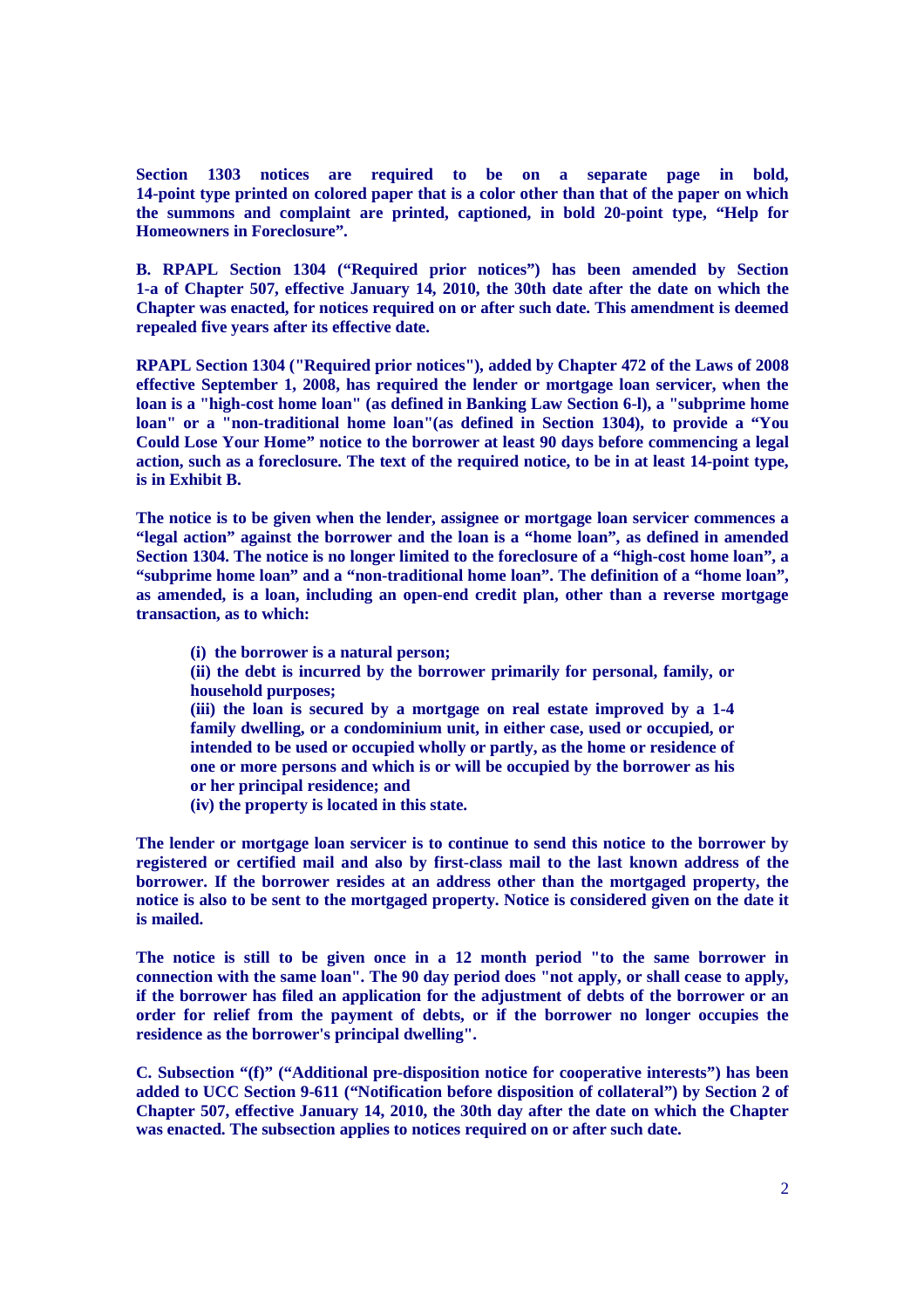**In addition to notices required to dispose of a cooperative interest on the enforcement of a security interest under subsection (b) of UCC Section 9-611 and UCC Section 9-613 ("Content and form of notification before disposition of collateral: Generally"), UCC Section 9-611 has been amended to require that a pre-disposition notice be sent, in the case of a residential cooperative interest used by the debtor, to the debtor after default, not less than 90 days prior to the disposition. It is assumed that this requirement applies not only when a security interest is to be enforced by a "foreclosure" sale under Article 9 but also when the cooperative interest is transferred to the secured party in full satisfaction of the obligation secured, as provided for under amended UCC Section 9-620, discussed below. The form of this notice is in Exhibit C.**

**The notice is required to be in bold, 14-point type, printed on a colored paper other than the color of the notice required by UCC Section 9-611(b). The title of the notice is to be in bold, 20-point type, and the notice shall be on its own page.**

**D. Section 1305 ("Notice to tenants") has been added to the RPAPL by Section 4 of Chapter 507, effective January 14, 2010, the 30th day after the date on which the Chapter was enacted. This Section applies to actions in which a judgment of foreclosure and sale is issued on or after such date.**

**Section 1305 affords rights to tenants in occupancy of "residential real property" (other than tenants protected by rent stabilization or rent control) enabling them to continue to occupy their dwellings, and requires a "successor in interest" to provide written notice to such tenants of their rights to remain in occupancy. The rights afforded to tenants by Section 1305, and requirements for lenders to provide tenants notice of these rights, are also required for actions affected by RPAPL Section 221 ("Compelling delivery of possession of real property") and under Section 713 ("Grounds where no landlord-tenant relationship exists") of RPAPL Article 7 ("Summary Proceeding to Recover Possession of Real Property"), as amended by Sections 7 and 8 of Chapter 507. There is no statutory form of this notice.**

**"Residential real property" is defined in Section 1305 as "real property located in this state improved by any building or structure that is or may be used, in whole or in part, as the home or residence of one or more persons, and shall include any building or structure used for both residential or commercial purposes"**

**A "successor in interest" is defined in Section 1305 as "any person or entity who or which acquires title in a residential real property as the result of a judgment of foreclosure and sale, or other disposition during the pendency of the foreclosure proceeding, or any time thereafter prior to the expiration of the time period" within which a tenant may remain in occupancy under subdivision "2" of Section 1305. This definition presumably encompasses the transferee of a conveyance in-lieu of foreclosure made after a notice of pendency to foreclose a mortgage is filed.**

**The notice is to set forth "(a) that they [the tenants] are entitled to remain in occupancy of such property for the remainder of the lease term, or a period of ninety days from the date of mailing of such notice, whichever is greater, on the same terms and conditions as were in effect at the time of transfer of ownership of such property; and (b) of the name and address of the new owner".**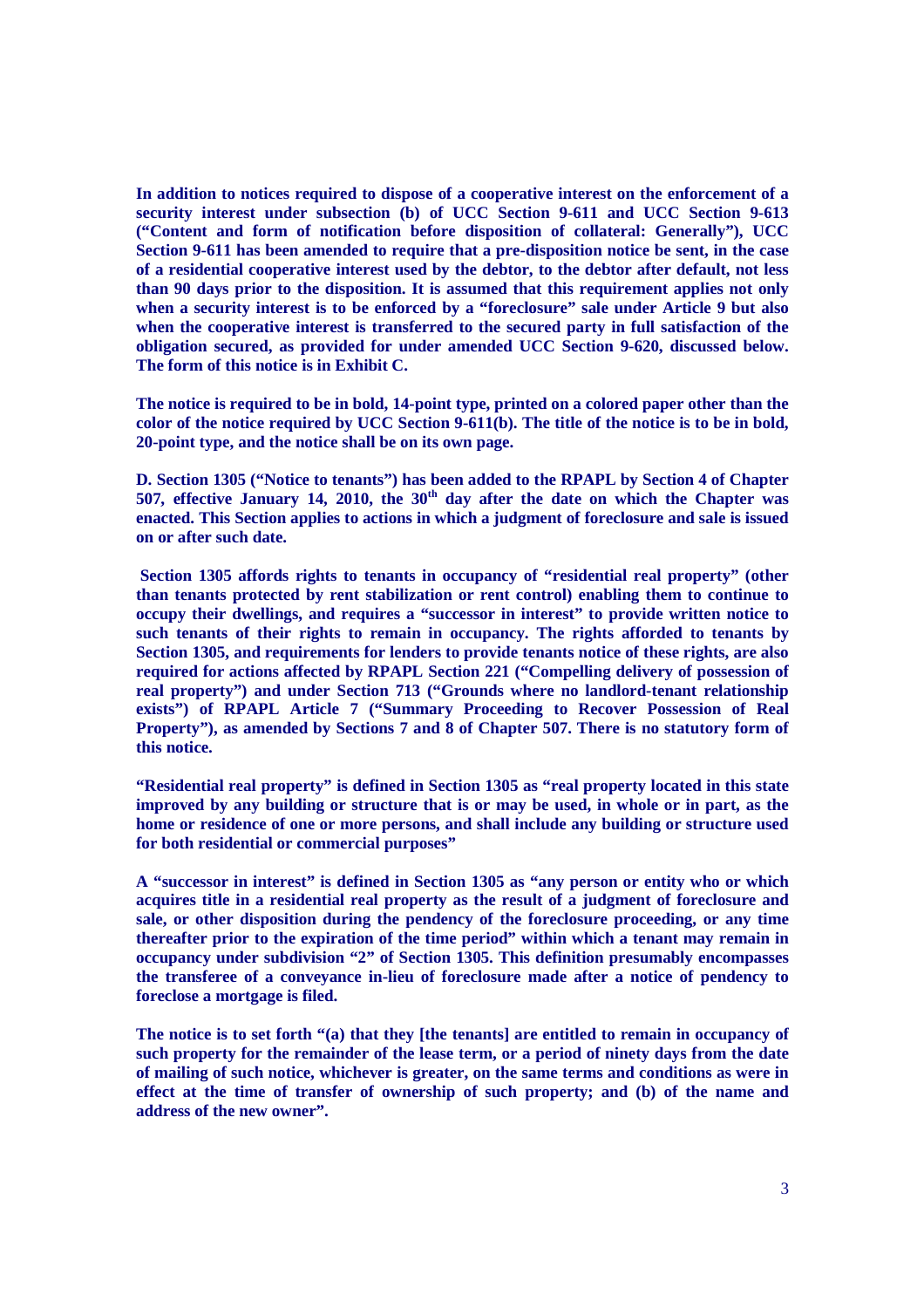**"Any person or entity who or which becomes a successor in interest after the issuance of the ninety-day notice…shall notify all tenants of its name and address and shall assume such interest subject to the right of the tenant to maintain possession…"**

**E. Section 1306 ("Filing with superintendent") has been added to the RPAPL by Section 5 of Chapter 507, effective February 13, 2010, the 60th day after the date on which the Chapter was enacted. This Section applies to notices under RPAPL Section 1304 and UCC Section 9-611(f) mailed on and after that effective date.**

**Within 3 business days of the mailing of the notice under either of RPAPL Section 1304 or UCC Section 9-611(f), the requirements for which are described above, the lender, assignee or mortgage loan servicer is to file with the State Superintendent of Banks, among other information, the name, address and last known telephone number of the borrower, the amount claimed as due and owing on the loan, and the type of the loan. The information, to be provided electronically on a form to be prescribed by the Superintendent, is to be used to monitor the extent of foreclosure filings within New York State, to enable an analysis to be made of loan types subject to foreclosure, and to direct foreclosure prevention and counseling services to borrowers at risk of foreclosure.**

**The Superintendent, with the assistance of the Commissioner of the State's Division of Housing and Community Renewal, is required to develop an electronic database to receive such filings within 180 days of the effective date of Section 5 or "such later time as the Superintendent may determine..". It is uncertain how the filings are to be made prior to the creation of that facility.**

## **COOPERATIVE INTERESTS TRANSFERS "IN LIEU"**

**Subsection "(h)" ("Special provisions for cooperative interests") has been added to UCC Section 9-620 ("Acceptance of collateral in full or partial satisfaction of obligations") by Section 3 of Chapter 507, effective January 14, 2010, the 30th day after the date on which the Chapter was enacted.**

**Subsection "(h)" provides that a secured party may accept the transfer of a cooperative interest in full, not partial, satisfaction of the obligations of the debtor under the loan secured by its security interest.**

**When a secured party proposes that it receive a transfer of a residential cooperative interest used by the debtor in full satisfaction of the debtor's obligations, the proposal is required to be accompanied by the notice otherwise required by UCC Section, 9-611(f), described above, unless the secured party previously sent the debtor the notice. The proposal must be agreed to by the debtor in a record "authenticated" after default. The debtor may, alternatively, propose that the secured party take the cooperative interest in full satisfaction of the obligations secured.**

### **SHARED APPRECIATION**

**Subdivision "1" of Banking Law Section 6-f ("Alternative mortgage instruments made by banks, trust companies, savings banks, savings and loan associations and credit unions") has been amended by Section 11 of Chapter 507, effective December 15, 2009.**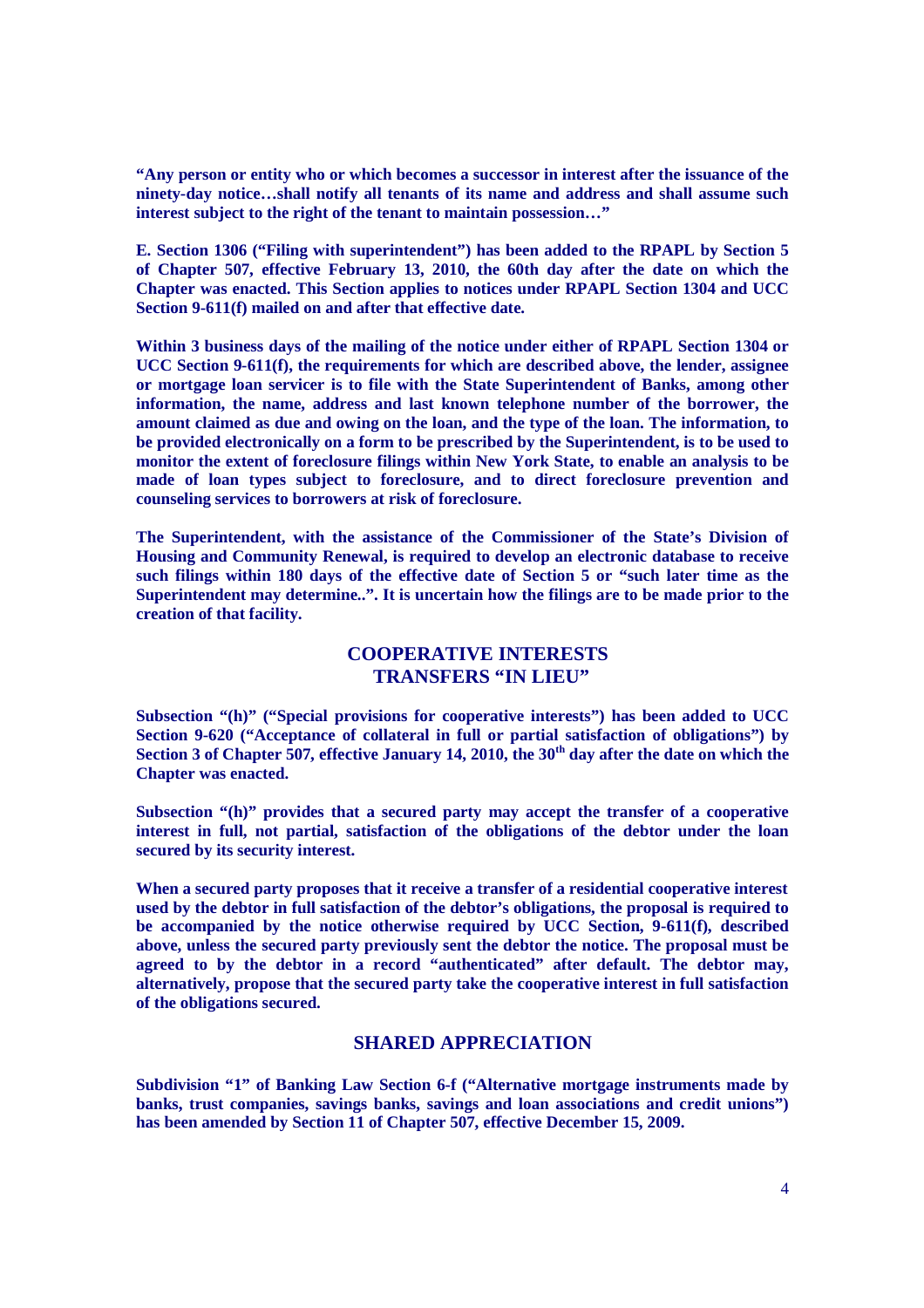**Subdivision "1", as amended, authorizes the Banking Board to adopt regulations permitting a lender (within the scope of Section 6-f) to enter into a written "shared appreciation agreement" ("Agreement") with a borrower under which a lender, reducing the principal amount of a loan to assist a borrower, at risk of foreclosure of a residential mortgage loan or a cooperative apartment unit loan, may receive a share of the future appreciation of the real property or cooperative apartment which is the security for the loan.**

**The amount which the lender may receive is limited to the lesser of (i) the amount of such reduction in principal, plus interest on such amount from the date of such reduction to the date of payment at the same rate of interest as applies to the remaining principal amount of the loan, and (ii) 50% of the amount of such appreciation, payable when the property securing the loan is sold.**

**The subdivision provides that "[r]ecovery of such reduction in the principal amount shall not be deemed interest for any purposes of the laws of this state".**

**The Agreement must "expressly and conspicuously" state at the top of the agreement in at least 14-point type, the following: "In this agreement, you are giving away some of the future increase in the value of your home. Please read carefully".**

**The Agreement must also be accompanied by a notice containing disclosures required by Section 6-f and the Banking Board, on a separate page with the following heading in bold, 14-point type: "Important disclosures about the contract in which you agree to give away a part of any future increase in the value of your home. Please read carefully".**

### **OTHER REQUIREMENTS**

**A. RPAPL Section 1307 ("Duty to maintain foreclosed property") has been added by Section 6 of Chapter 507, effective the 120th day after the date on which the Chapter was enacted.**

**Under RPAPL Section 1307, a plaintiff (other than a governmental entity holding a subordinate mortgage) having obtained a judgment of foreclosure involving "residential real property" (as defined in RPAPL Section 1305) which is vacant, becomes vacant after issuance of the judgment of foreclosure, or is abandoned by the mortgagor but occupied by a "tenant" (also as defined in RPAPL Section 1305), "shall maintain the property" until a deed transferring the ownership of the property is recorded. The plaintiff is not responsible for maintaining the property while a receiver is serving or, if the mortgagor commences a bankruptcy proceeding, while the bankruptcy stay is in effect.**

**The municipality in which the property is located, any tenant lawfully in possession of the property, and, if applicable, a condominium board of managers or a homeowners association have the right to bring an action to enforce such obligations, and they can assert causes of action to recover costs they incur in maintaining the property.**

**B. Subdivision (a) of CPLR Rule 3408 ("Mandatory settlement conference in residential foreclosure actions") has been amended by Section 9 of Chapter 507, and five new subdivisions have been added to Rule 3408, effective February 13, 2010, 60 days after the date on which the Chapter was enacted. These new provisions will apply to all legal actions**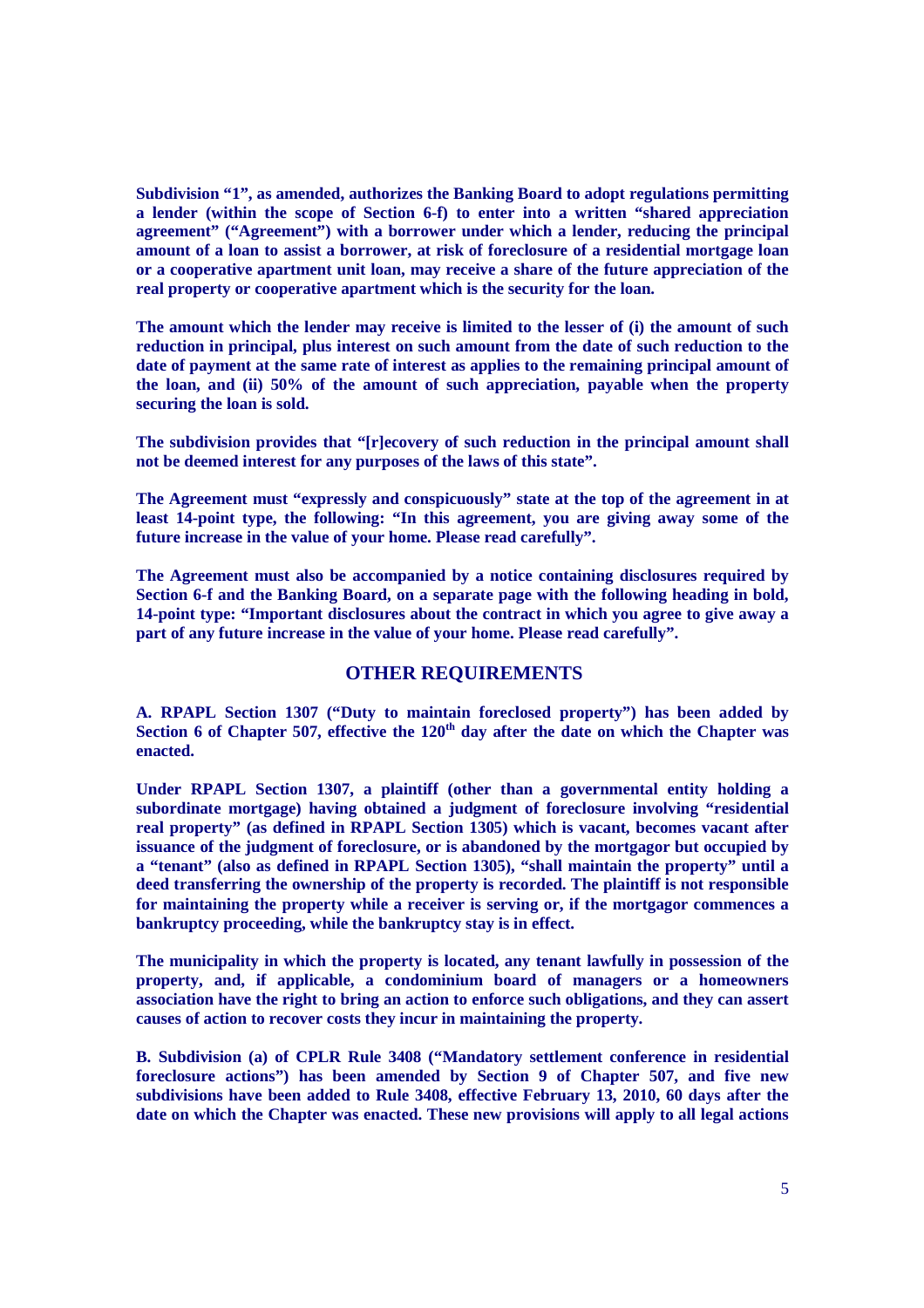**filed on and after that date. The amendments to subdivision (a) are deemed repealed 5 years after the effective date.**

**Rule 3408(a) has required that a Court, in a residential foreclosure involving a high-cost, a subprime or a non-traditional home loan, hold a mandatory conference for settlement discussions within 60 days after the date when proof of service is filed with the County Clerk or on an adjourned date agreed to by the parties. Chapter 507 makes this requirement applicable broadly to residential foreclosures involving "home loans", as defined in RPAPL Section 1304.**

**New subsection (f) of Rule 3408 requires that "[b]oth the plaintiff and defendant shall negotiate in good faith to reach a mutually agreeable resolution, including a loan modification, if possible".**

**New subsection (g) of Rule 3008 provides that "[t]he plaintiff must file a notice of discontinuance and vacatur of the lis pendens within 150 days after any settlement agreement or loan modification is fully executed".**

**C. Section 3-a in Chapter 472 of the Laws of 2008, amended by Section 10 of Chapter 507, effective December 15, 2009, expands requirements for the holding of settlement conferences.**

**In a foreclosure action involving a home loan (as defined in RPAPL Section 1304), which is not a high-cost home loan or a subprime home loan, when a judgment of foreclosure has not yet been entered, a Court is to notify the defendant-borrower that if he or she is a resident of such property he or she may request a settlement conference.**

**D. Chapter 507, Sections 12 and 13 amend Banking Law Section 6-l ("High-cost home loans"), and Sections 14 and 15 amend Banking Law Section 6-m ("Subprime home loans"). The amendments to Section 6-l and Section 15 are effective December 15, 2009; the amendments to Section 6-m by Section 14 are effective 60 days after the date on which the Chapter was enacted.**

**Among other amendments made to Banking Law Sections 6-l and 6-m by Chapter 507, the definitions, in those Sections, of a "home loan" have been amended to (i) exclude from the definition loans made or fully or partially guaranteed by the State of New York Mortgage Agency ("SONYMA"), (ii) include (in addition to property improved by a 1-4 family dwelling which is or will be occupied as the principal dwelling of the borrower) a condominium unit and a cooperative unit which is or will be occupied as the principal dwelling of the borrower, and (iii) include "jumbo mortgages" (under FNMA conforming loan size limits).**

**E. Sections 20 and 21 of Chapter 507 amend Penal Law Sections 187.00 ("Residential mortgage fraud") and add new Penal Law Section 187.01 ("Limitation on prosecution"), effective December 15, 2009.**

**Chapter 472 of the Laws of 2008 codified the crime of "residential mortgage fraud". Section 20 amended Penal Law Section 187.00 to amend the definition of "residential mortgage loan" to include loan modifications. Section 187.01 provides that an individual applying for a residential mortgage loan, intending to occupy the residential property, is not subject to prosecution unless the borrower "acts as an accessory" to the commission of the fraud.**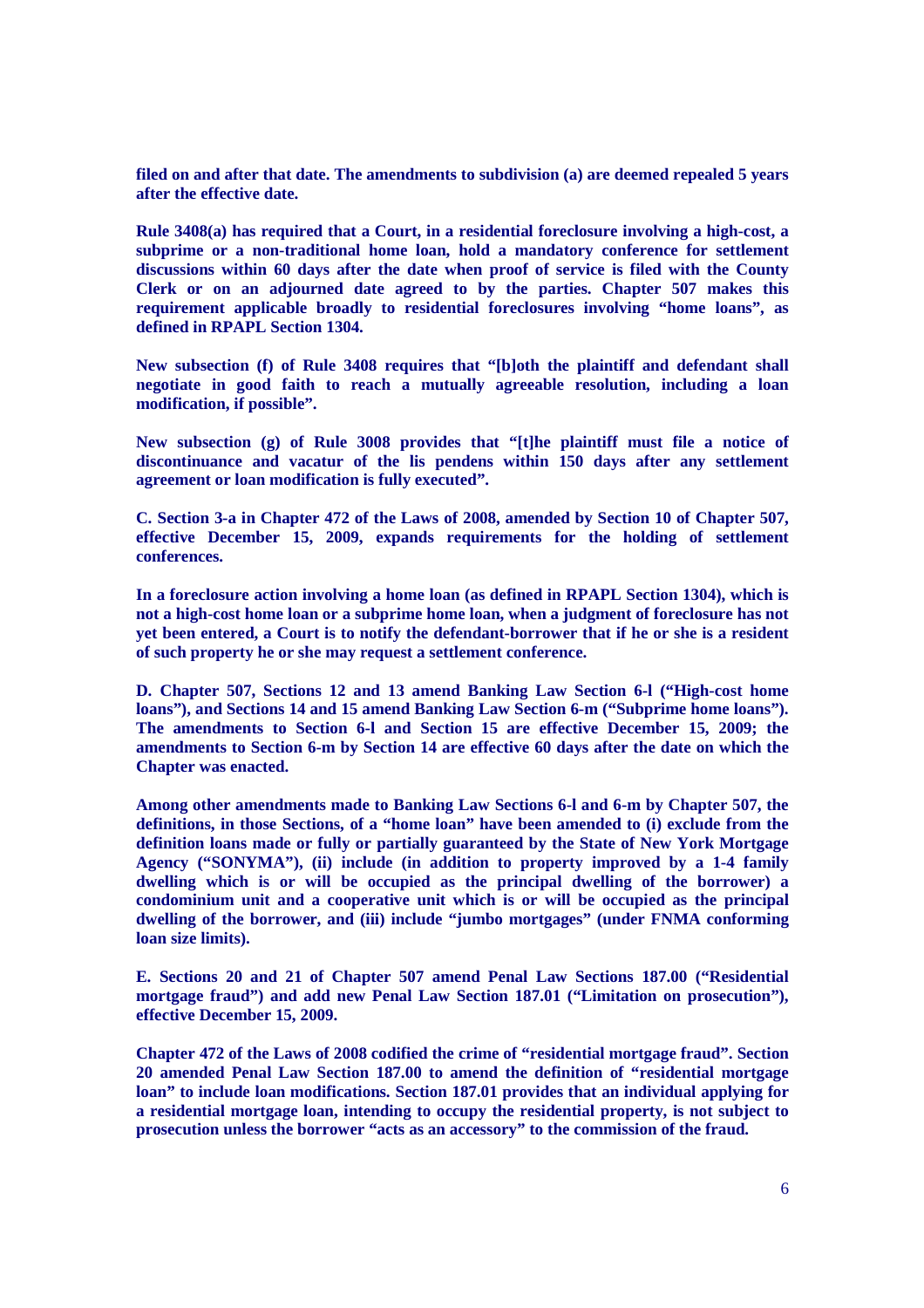**F. Sections 16, 17, 18, 19 and 22 of Chapter 507 amend Banking Law Section 590 ("Licensed mortgage bankers"), Banking Law Section 595-a ("Regulation of mortgage brokers, mortgage bankers and exempt organizations"), and Real Property Law Section 265-b effective December 15, 2009, except for Section 16 which is effective February 13, 2010, 60 days after the date on which Chapter 507 was enactment.**

**Sections 16, 17 and 18 of Chapter 507 relate to the licensing of "mortgage loan originators". Sections 19 and 22 of Chapter 570 concern "distressed property consultants". In particular, in Section 22, the definition of a "distressed property consultant", which has excluded "an attorney admitted to practice in the state of New York", has been amended to exclude from the definition "an attorney admitted to practice in the state of New York when the attorney is directly providing consulting services to a homeowner in the course of his or her regular legal practice".**

**Michael J. Berey, General Counsel No. 120. January 8, 2010 mberey@firstam.com**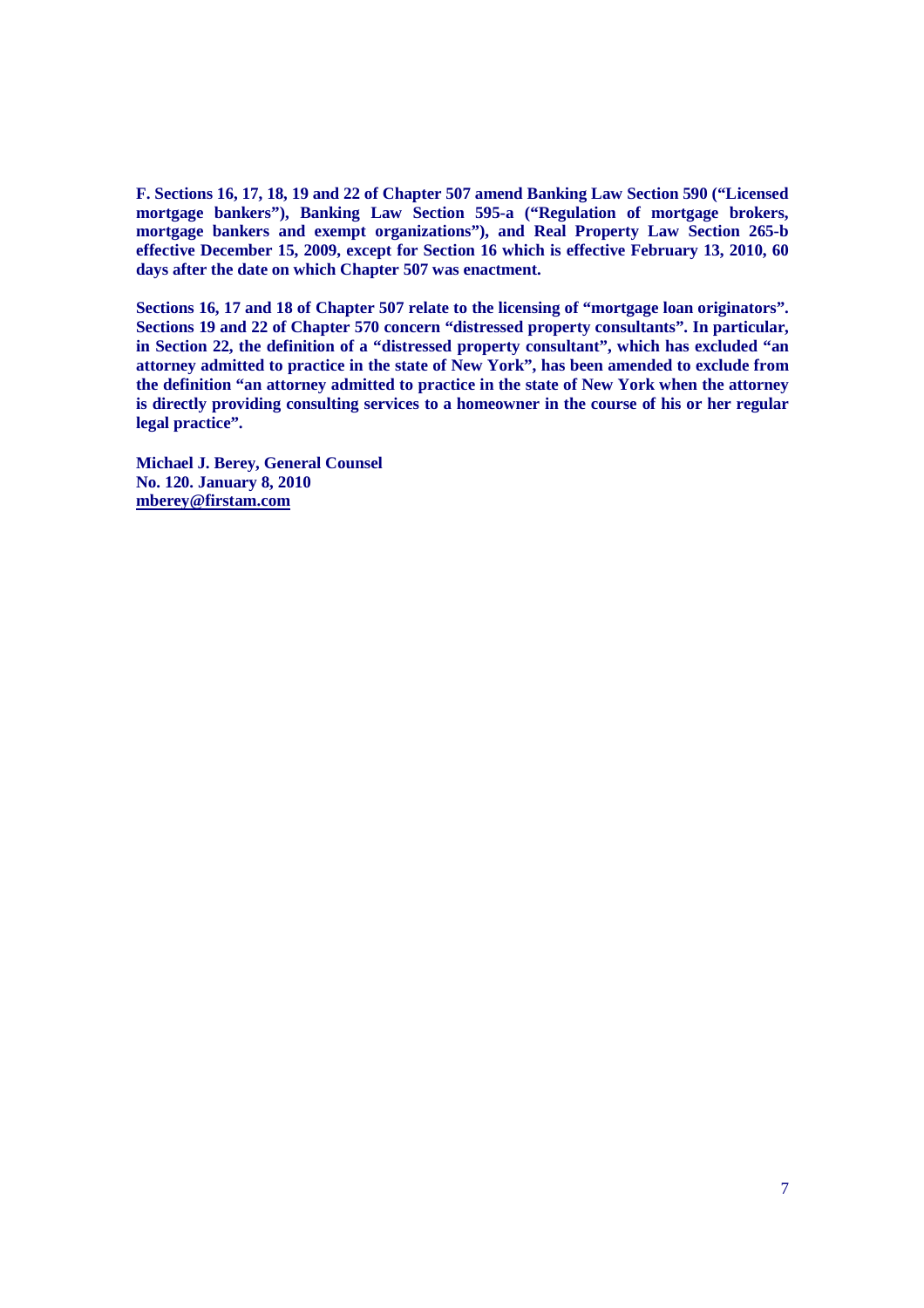#### **EXHIBIT A RPAPL SECTION 1303 NOTICE TO TENANTS OF BUILDINGS IN FORECLOSURES**

**New York State Law requires that we provide you this notice about the foreclosure process. Please read it carefully.**

**The dwelling where your apartment is located is the subject of a foreclosure proceeding. If you have a lease, are not the owner of the residence, and the lease requires payment of rent that at the time it was entered into was not substantially less than the fair market rent for the property, you may be entitled to remain in occupancy for the remainder of your lease term. If you do not have a lease, you will be entitled to remain in your home until ninety days after any person or entity who acquires title to the property provides you with a notice as required by section 1305 of the Real Property Actions and Proceedings Law. The notice shall provide information regarding the name and address of the new owner and your rights to remain in your home. These rights are in addition to any others you may have if you are a subsidized tenant under federal, state or local law or if you are a tenant subject to rent control, rent stabilization or a federal statutory scheme.**

**If you need further information, please call the New York State Banking Department's tollfree helpline at 1-877-BANK-NYS (1-877-226-5697) or visit the Department's website at http://www.banking.state.ny.us.**

#### **EXHIBIT B**

#### **RPAPL SECTION 1304 YOU COULD LOSE YOUR HOME PLEASE READ THE FOLLOWING NOTICE CAREFULLY**

**As of \_\_\_\_\_\_\_\_\_\_ , your home loan is \_\_\_ days in default. Under New York State Law, we are required to send you this notice to inform you that you are at risk of losing your home.** You can cure this default by making the payment of **we dollars by** 

**If you are experiencing financial difficulty, you should know that there are several options available to you that may help you keep your home. Attached to this notice is a list of government approved housing counseling agencies in your area which provide free or very low-cost counseling. You should consider contacting one of these agencies immediately. These agencies specialize in helping homeowners who are facing financial difficulty. Housing counselors can help you assess your financial condition and work with us to explore the possibility of modifying your loan, establishing an easier payment plan for you, or even working out a period of loan forbearance. If you wish, you may also contact us** directly at *\_\_\_\_\_\_\_\_\_\_\_\_\_* **and ask to discuss possible options.** 

**While we cannot assure you that a mutually agreeable resolution is possible, we encourage you to take immediate steps to try to achieve a resolution. The longer you wait, the fewer options you may have.**

**If this matter is not resolved within 90 days from the date this notice was mailed, we may commence legal action against you (or sooner if you cease to live in the dwelling as your primary residence).**